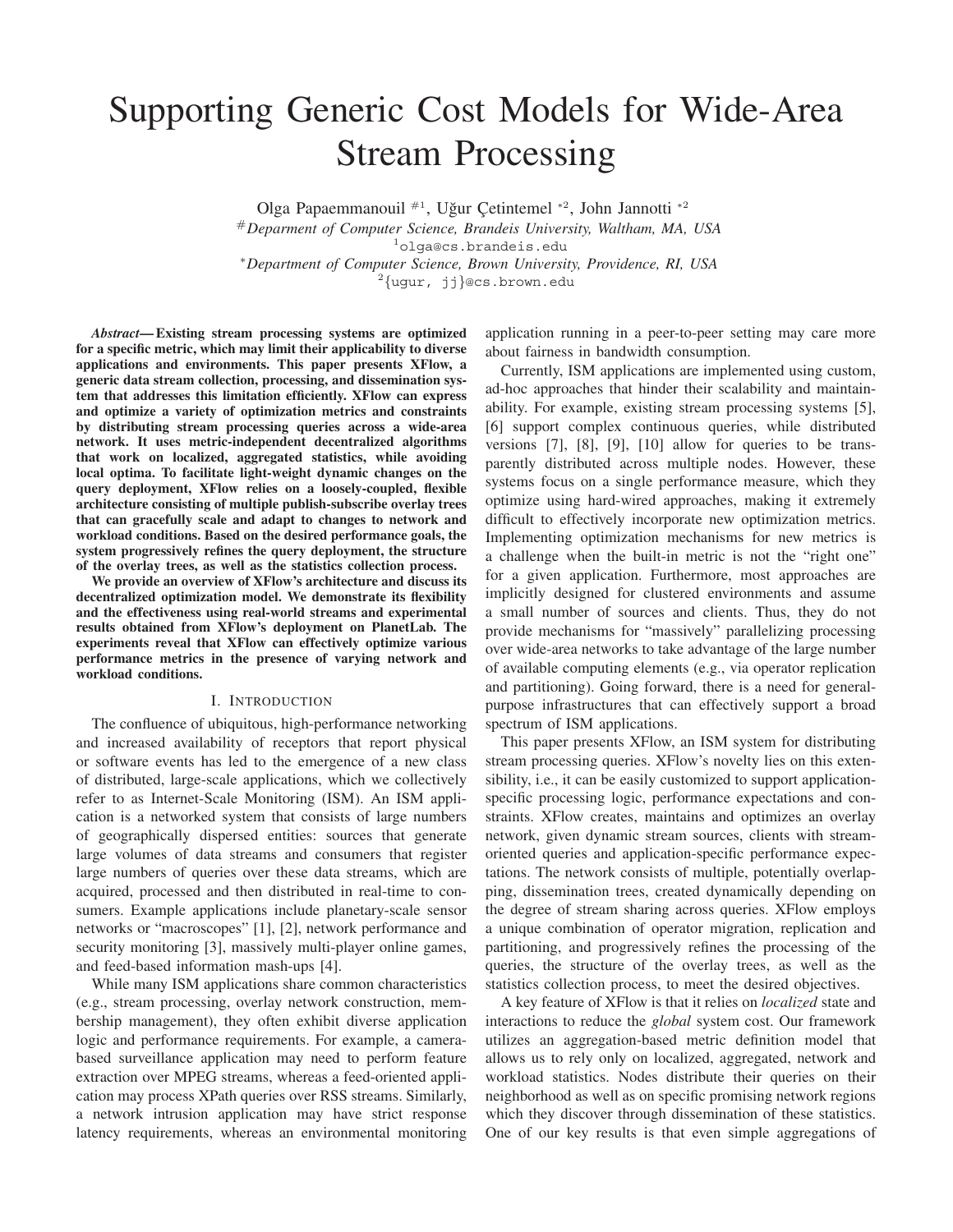statistics are sufficient to achieve efficient operation with low overhead, as well as allow XFlow to avoid local optima and converge to near-optimal configurations. Moreover, we employ probabilistic techniques for disseminating statistics, keeping the network traffic within constant bounds independently of the number of queries and nodes and allowing for high scalability and efficiency.

XFlow relies on the pub-sub paradigm [11], [12] as the underlying communication model. This model effectively decouples sources and destinations over geography and time: sources publish their data without knowing where and when the consumers will access them and consumers subscribe their queries without knowledge of specific sources. It is the responsibility of the system to collect and process the data and distribute the results to the clients, while meeting application-specific performance expectations. This flexible, loosely-coupled architecture allows for scalable dissemination of high stream volumes to a large number of consumers and robustness in the presence of high query subscription/unsubscription rate.

One of the key features of XFlow is that it uses the pubsub model to also decouple the query operators. It treats operators as regular stream sources and consumers—each operator subscribes to the stream generated by its upstream operator in the data flow and also publishes the stream it produces. This approach unifies the overall system model while at the same time facilitates (i) the sharing of intermediate processing results and (ii) light-weight dynamic modifications, such as adding, removing, migrating, and replicating operators.

Our contributions can be summarized as follows:

- 1) We introduce a novel architecture consisting of multiple, dynamic overlay trees, for stream collection, processing and dissemination.
- 2) We present a *generic* cost model that can express a range of metrics for evaluating the overhead and efficiency of *user queries* as well as various *resource utilization* metrics. The model relies on statistics aggregation in order to reduce the required state and network traffic.
- 3) We describe a generic distributed *query optimization* framework that uses local, aggregated state and dynamically modifies the structure of the overlay as well the placement and processing of the operators through a set of migration, partition and replication operations. To the best of our knowledge, XFlow is the first system to allow this combination of query optimizations.
- 4) We introduce a metric-independent statistics selection and dissemination mechanism that utilizes the semantics of the cost functions to identify available network resources. Based on this approach, we can carefully target our optimization towards low-cost, promising network regions and avoid local optima.
- 5) We demonstrate the effectiveness, flexibility and practicality of XFlow through a prototype implementation and experiments processing real-world feeds on the PlanetLab testbed. We show that XFlow's localized statistics allow the system to converge to near-optimal configurations for a variety of metrics.



Fig. 1. XFlow's system model.

The rest of the paper is structured as follows. We describe the architecture of XFlow in Section II. We introduce our cost model in Section III and describe the generic optimization in Section IV. We present our experimental results in Section V, the related work in Section VI, and conclude the paper with final remarks and plans for future work in Section VII.

#### II. SYSTEM MODEL

XFlow consists of an overlay network of *brokers* (or nodes) providing stream routing and stream-based processing services (e.g., [5], [6]). *External sources* reside outside XFlow and publish data streams according to a well-defined global schema. Clients are also external and they subscribe streambased continuous queries on the global schema.

**Pub-Sub model.** XFlow uses a uniform pub-sub mechanism for disseminating *all* data flows in the system. One implication is that each query operator publishes its output stream and subscribes to its input stream(s). As operators also publish data, we refer to them as *internal sources*. Both external and internal sources are assigned system-wide unique identifiers and have well-defined schemas. The global schema is the union of external and internal schemas.

Each source publishes its stream to a dissemination channel. XFlow implements each dissemination channel as an overlay distribution tree which connects its source to the subscribed consumers (i.e., operators or external clients). Figure 1(a) shows three trees:  $T_1$  and  $T_3$  distribute external streams  $(S_A,$  $S_B$ ), while  $T_2$  disseminates the output of the operator  $F_1$ .

**Source registration.** Sources (internal or external) register by forwarding their output schema to the registration service. This service is distributed across multiple nodes to improve availability and scalability of the system. The registration service assigns the stream to a *root broker* based on its topological distance to the source, the available bandwidth of the broker and the expected data volume. This broker will be the root of the tree that publishes the source's output stream.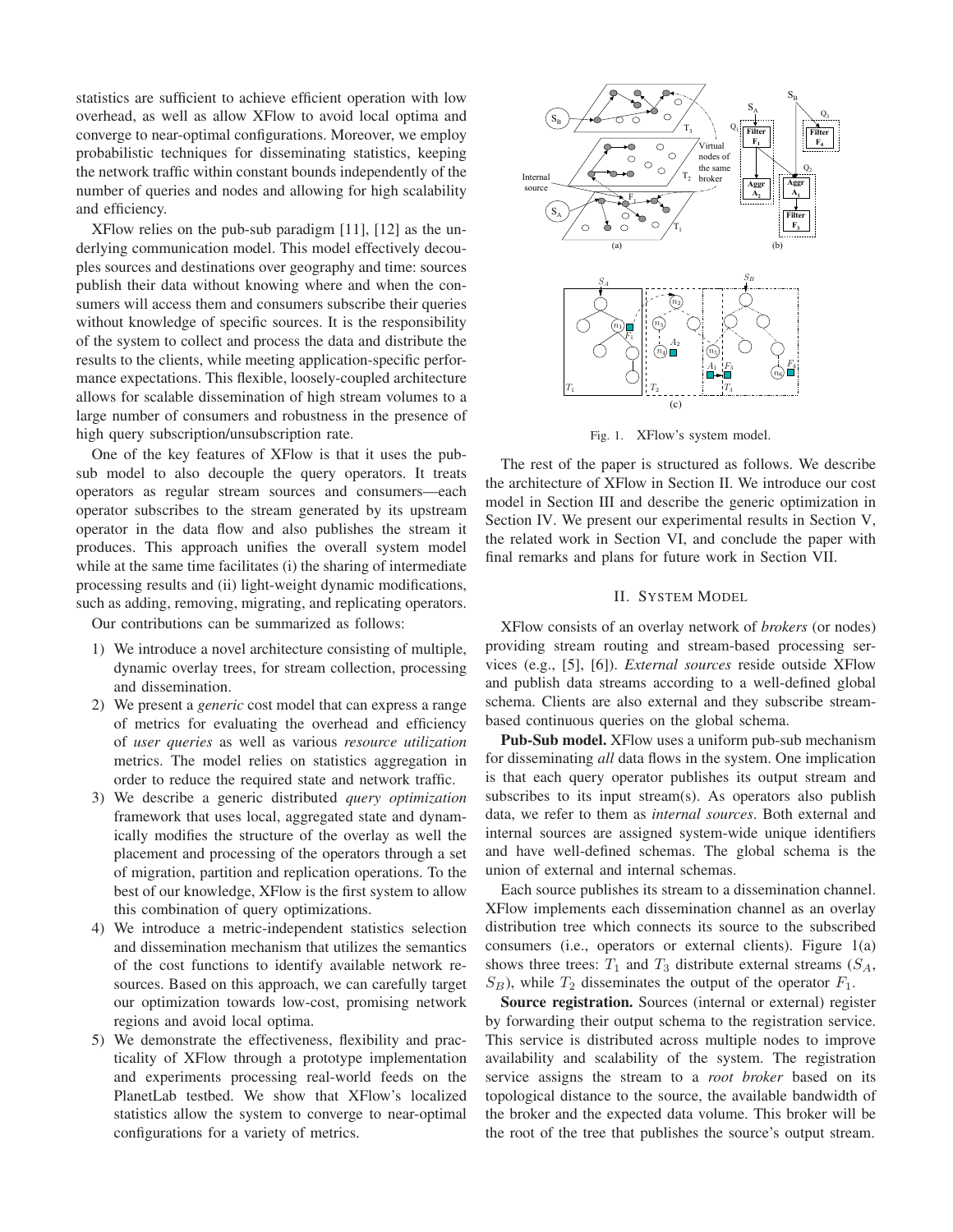**Query registration.** To subscribe a new client, its host contacts the registration service and requests a list of *all* available internal and external streams along with their corresponding dissemination trees. Following the model of the Aurora/Borealis [5], [7], XFlow allows users to browse the query network and reuse existing processing operators. This way intermediate results can be shared by multiple queries. For example, in Figure 1(b) query  $Q_2$  uses the output of operator  $F_1$ . Automatic detection of sharable computations [13] could be easily incorporated and is outside the scope of this work.

Nodes subscribe their queries by connecting to the tree(s) publishing their input streams. To join a tree, they select as parent one of the tree members, based on the applications expectations and constraints. E.g., for latency-sensitive applications we chose the closest node, while for applications with fanout restrictions the parent's new set of children should not violate the constraints. As, in practice, a single tree may disseminate multiple streams, nodes specify the input stream(s) they wish to receive through their *profile*, which is extracted from the selection predicates of the query. This profile is forwarded upstream to the root, creating a reverse routing path to the node. Using this routing tree, nodes can forward streams published through a tree only to the interested descendants.

**Stream processing model.** Queries are expressed as directed, acyclic data-flow graphs of stream-oriented operators (e.g., [5]), operating over the global schema. XFlow has a built-in set of standard windowed operators (filters, unions, aggregates, joins) and also allows for arbitrary user-defined functions to be linked as operators. When a client registers a query, each operator subscribes to its input streams. This is done along the upstream to downstream direction, in an order that is consistent with a topological sort of the operators in the query plan. While the external sources and clients are "pinned" to their brokers, the query operators are free to roam. All operators of a given query are initially assigned to the same broker; however, as we describe below, operators may be relocated, partitioned or replicated over time.

Figure 1(b-c) shows three queries and their possible deployment.  $Q_1$  is distributed across two trees.  $F_1$ 's host,  $n_1$ , subscribes to stream  $S_A$  through tree  $T_1$  and publishes its output to tree  $T_2$ . Hence,  $n_4$ , the host of  $A_2$ , joins  $T_2$ . Node  $n_5$ , the host of  $Q_2$ , joins also  $T_2$ . Moreover, it joins  $T_3$  and subscribes to stream  $S_B$ . Finally  $n_6$ , hosting  $F_4$ , joins tree  $T_3$ .

**Tree management.** *Conceptually*, XFlow creates one tree per each internal and external source. In practice, any two pairs of brokers communicate through a single TCP connection independently of the number trees in which they are neighbors. These connections create an overlay mesh on top of which *logical* trees are built. Hence, the cost of creating a tree is small, since nodes will set up connections with their peers only the first time they need to connect on some tree.

Finally, sources can be assigned to already existing trees, reducing the number of trees. For example, streams requested by highly overlapping sets of subscribers can be published through the same tree, while streams can be periodically reassigned across root brokers adapting to membership changes.

| 01. system cost:= $f$ (node cost, NODES)   $f$ (query cost, OUERIES)<br>02. node cost:= $f$ (local stats)   $f$ (operator cost, OPERATORS)<br>03. query cost:= $f$ (operator cost, OPERATORS)<br>04. operator cost:= $f$ (local stats, UP DOWN OPERATORS)   local stats<br>05. $f := MIN MAX SUM AVERAGE$ |
|-----------------------------------------------------------------------------------------------------------------------------------------------------------------------------------------------------------------------------------------------------------------------------------------------------------|
|-----------------------------------------------------------------------------------------------------------------------------------------------------------------------------------------------------------------------------------------------------------------------------------------------------------|

Fig. 2. XFlow's cost model.

A simple heuristic could use bloom filters in order to discover trees that involve the same set of nodes and merge them. The problem of effectively grouping data sources and mapping them to a given set of trees has been studied in [14] and is beyond the scope of this paper. For simplicity of exposition, we assume that this grouping is already done and use source to mean collections of sources.

## III. GENERIC COST MODEL

XFlow is a generic stream processing system that can be customized for different optimization metrics. In contrast to existing solutions [8], [10] that focus on specific metrics, our cost model can express a variety of performance measures through a sequence of statistics aggregation steps. A summary of our model is shown in Figure 2. In this section, we describe XFlow's cost model in detail.

## *A. Optimization metrics and constraints*

Stream processing systems are often evaluated by queryrelated QoS targets [7] as well as resource utilization metrics [8], [10]. The former refers to performance of queries (e.g., response latency), whereas the latter addresses the innetwork processing overhead (e.g., bandwidth consumption). Our cost model is designed to express both metric types.

To facilitate the expression of performance metrics, nodes evaluate a set of built-in *local statistics* for the overlay links they maintain, e.g., link latency/bandwidth capacity, as well as their local operators, e.g., input/output rates, selectivity, processing costs. Application can combine these statistics and define their own optimization metrics and constraints.

**QoS metrics.** XFlow expresses the system performance as a function of the performance of its queries and operators. Specifically, the *system cost* is an aggregation of the cost of all queries, while the *query cost* is an aggregation of the cost of its operators. The cost of an operator could be defined based on its host's local statistics, capturing metrics like processing latency or cpu load. Alternatively, it can be expressed as an aggregation of statistics on the network links connecting an operator to its neighbors in the query plan. These neighbors could be either the host of its upstream operator or the hosts of its immediate downstream operator. If there exist multiple upstream or downstream operators, we define the cost of each one independently and average the costs. This definition captures network-related metrics, such as query response latency, which includes the delay for forwarding streams from upstream to downstream operators.

The maximum query latency is an example of upstream aggregation: an operator's latency is the sum of the link latencies on the path to its upstream operator plus its processing latency. The query latency is the sum of the latencies of its operators.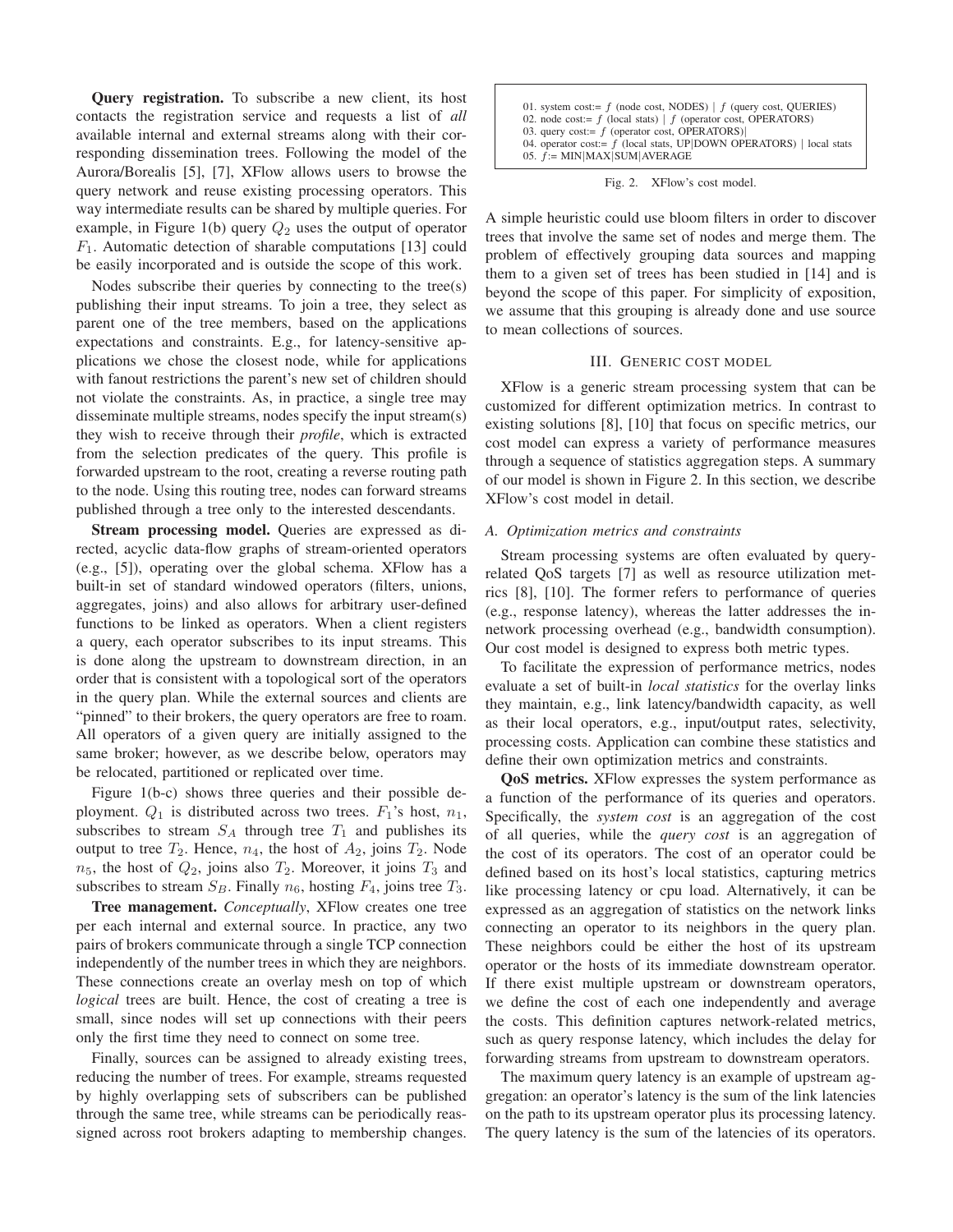op latency= sum(latency, UP OPERATORS) + processing latency query latency= sum(op latency, OPERATORS) system cost= max(query latency, QUERIES)

**Resource utilization metrics.** We can also express metrics that measure the resource utilization of nodes. We refer to such metrics as the *node cost* and can be defined based on (i) the local statistics or (ii) the aggregation of the cost of local operators. In this case, the system cost is the aggregation of all nodes' costs. An example is the processing load of a node, which is the total load of its locally executed operators. Hence, we define the maximum processing load as:

```
node load= sum(operator processing load, OPERATORS)
system cost= max(node load, NODES)
```
Another example is the outgoing bandwidth consumption of a node. This is the data the local operators publish (op out rate) plus the data the node forwards in the network (fwd rate). Hence, the total bandwidth consumption across all nodes is expressed as:

```
node out rate= sum(op out rate, OPERATORS) + fwd rate
system cost = sum(node out rate, NODES)
```
**Constraints.** Using our cost model, applications can express constraints for queries-related and resource utilization metrics. They can define cost metrics for operators, queries or nodes and specify bounds on them, e.g., maximum node load, maximum query response latency, etc. For example, they can express constraints to guarantee sufficient bandwidth capacity on the overlay links connecting an operator with its input producer. This is crucial for applications with high input rates. The capacity between two operators is the minimum available bandwidth of the network links connecting them:

```
operator capacity= min(capacity, UP OPERATORS)
operator capacity>= operator input rate
```
We note here that generic cost models where also proposed in [9], [15]. In [9] they use a less expressive model that simply sums network link costs. XPORT [15], a single-tree data dissemination system, proposes a similar aggregation-based model. XFlow differs from that model along two non-trivial dimensions. First, it incorporates high-level metrics that can express the efficiency of user queries as well the processing overhead on the network nodes, whereas XPORT focuses only on the dissemination cost. Finally, we express and optimize metrics and constraints across a general network of *multiple* trees, whereas XPORT limits itself to a single tree.

## *B. Statistics collection.*

XFlow nodes are customized to collect and aggregate statistics required for the evaluation of the performance metrics and constraints. To reduce the statistics traffic, nodes evaluate partial results and collaborate in order to derive the final cost metrics. Specifically, depending on the definition for operator cost, (i.e., upstream/downstream aggregation), each node on the path connecting two operators evaluates the required local statistic on the link to its parent/children in the dissemination tree and aggregates this with the aggregated metric of its parent/children respectively to derive its final cost value. For example, to measure the latency to the root of a tree, a node measures the link latency to its parent and adds that to the latency of the parent to the root (which it receives periodically from its parent).

Based on this aggregation model, each node  $n_i$  maintains *only two* statistical values for every dissemination tree in which it participates: (i) the local statistic value,  $l_i$ , (e.g., latency to parent) and, (ii) the aggregation of network statistics,  $\phi_i$ (e.g., latency to root). Hence, our cost model requires state of *constant size* per node, which considerably improves the scalability of the system.

## IV. DISTRIBUTED OPTIMIZATION

XFlow includes a decentralized optimization framework that distributes queries, aiming to improve the global system cost. Its unique characteristic is that it employs a metricindependent model that dynamically combines operator migration, replication and partition and can uniformly handle a variety of cost metrics. Our framework does not rely on global information and has low communication overhead. Each node maintains aggregated information for its own "neighborhood" and periodically distributes its operators across its neighbors. We refer to these operations as *localized optimizations*.

To avoid local optima, we selectively distribute certain aggregated statistics to any potentially interested nodes and allow them to consider specific *directed* optimizations. These operations consider only network nodes that demonstrate a good performance and their resources could be used to improve the system performance. XFlow exploits its structured cost model and the known semantics of the aggregation functions to derive generic properties and equations that quantify the benefits of the candidate optimizations. In the rest of the section, we describe our optimization framework in detail.

## *A. Operator distribution operations*

Nodes distribute their operators across their neighbors, i.e., its parents and its descendants up to  $k$ -levels in each tree, where k is a system parameter. We denote as  $n_i^k$  a node  $n_i$  that is included in tree  $T_k$ , and Figure 3(a) shows the neighborhoods of  $n_i$  in two trees,  $T_1$  and  $T_2$ .

We distribute queries using two operations: (i) *operator placement operations*, which migrate operators to alternative hosts and (ii) *operator execution operations*, which change the implementation of operators by replicating or partitioning them across multiple nodes.

*1) Operator placement and migration:* Operator placement modifies where an operator is executed. As an example, to improve the query latency, operators may be placed closer to their upstream operators, as that would reduce the dissemination time for their input tuples. If an application aims to reduce bandwidth consumption, operators with selectivity less than one (e.g., filters) will migrate closer to their upstream operators, while if their selectivity is more than one (e.g., joins), they are pushed closer to the downstream operators. This reduces the amount of data emitted into the network.

XFlow relies on its pub-sub model to dynamically reroute streams to/from the new location of the migrated operator. Specifically, the new host of the operator subscribes to the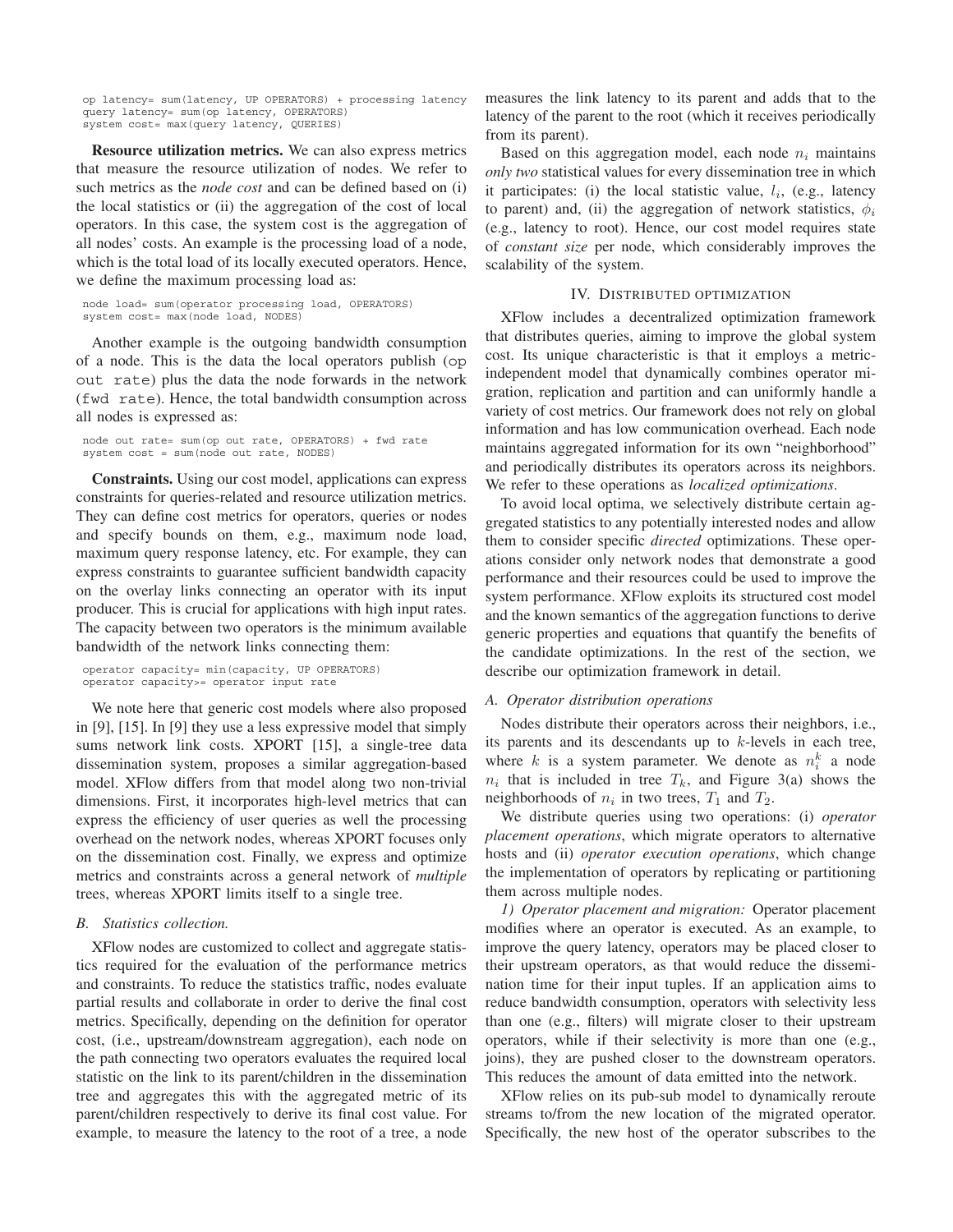

Fig. 3. Neighborhood of  $n_i$  and operator replication and partition.

operator's input by joining its distribution tree and it publishes the operator's output to the corresponding tree.

*2) Operator replication and partitioning:* The primary goal of replication and partitioning is to parallelize operator execution and utilize idle available resources in the network.

**Replication.** Replication is applied to operators that subscribe to multiple trees. Instead of collecting all inputs in a single node, replication exploits resources of multiple trees; it creates an operator replica for each tree and processes each input stream independently. To guarantee correctness, a *final operator* receives the output of all replicas and produces the final result. Replicas publish their outputs through a new tree, and the final operator's host subscribes to these trees and publishes the final output stream.

The implementation of the final operator depends on the semantics of the replicated operator. For example, we union the outputs of filters, while we sum the outputs of count operators. In Figure 3(b) we use a union operator to initially merges streams  $A_1$  and  $A_2$  into stream A as well as merge the replicas outputs. The interested reader may find the implementation details in [16].

Replication can increase optimization opportunities. Replicas are handled as regular operators, which can be further migrated to strategic locations. For example, each replica can be placed closer to its own data source, reducing the query response latency. Since each replica subscribes to a different tree, it is migrated across nodes of its tree. Replica migration is more flexible than migration of the original operator; each replica processes a single input stream and, hence, it affects fewer nodes and trees than the original operators (which has multiple inputs).

**Operator partition.** Partition is applied on the input streams of operators. Each input is split into two sub-streams which are processed by a different replica of the operator, thereby exploiting data parallelism. The output of the replicas are processed by a final operator that produces the final result. Its semantic depends on the semantics of the original operator, similarly to the case of replication.

Partition is shown in Figure 3(c) for the count operator. Node  $n_p^1$  splits stream A and publishes two sub-streams  $A_1$ and  $A_2$ . In this example, we assume that node  $n_i$  participates in trees  $T_3$  and  $T_4$  and it places the replicas on its neighbors  $n_i$  and  $n_k$  on these trees. Finally, a union operator merges the outputs and a sum operator produces the final result.

Partition may be used to reduce the processing load of the original host by migrating part of the processing to host of the replicas. Each replica has less load as it processes half of the initial input stream. Moreover, assuming a selectivity less than one for the replicas, the incoming rate of the final operator is reduced, decreasing the processing overhead of its host.

## *B. Local optimizations*

XFlow applies the above optimizations within the scope of its *local* neighborhood. Hence, nodes may migrate their operators (or replicas) to their parents, children or siblings across trees. Although at each step we consider a small network region, XFlow can gradually migrate operators to arbitrary network areas. Our experimental results reveal that for certain types of metrics this local search is scalable and effective, as it incurs very small network traffic and can converge to near-optimal configurations. For example, for nonconstrained additive metrics, like average network latency, or total bandwidth consumption, our optimizations can migrate all queries close to their external sources.

## *C. Directed optimizations*

Although local optimizations can yield significant improvements for some metrics, we also discovered that certain measures are more prone to local optima. XFlow utilizes the available network statistics and allows nodes to identify promising non-local operations. These operations focus on specific low cost network areas and we refer to them as *directed* optimizations. In this section, we describe our approach.

*1) Statistics management:* XFlow nodes maintain certain local and aggregated statistics which they *selectively* disseminate to discover alternative neighborhoods that could improve the performance. XFlow relies on the definition of the system cost metrics, i.e., on the semantics of the aggregation functions (i.e., MAX, SUM, etc), in order to determine: (i) which nodes may be interested in the statistics, and (ii) which statistics could be of potential interest. Moreover, it creates filter-based routing paths on top of the existing overlay trees that forward the statistics from their producers only to the interested consumers. This statistics propagation process should run with a frequency that reflects the workload and network changes of the specific application.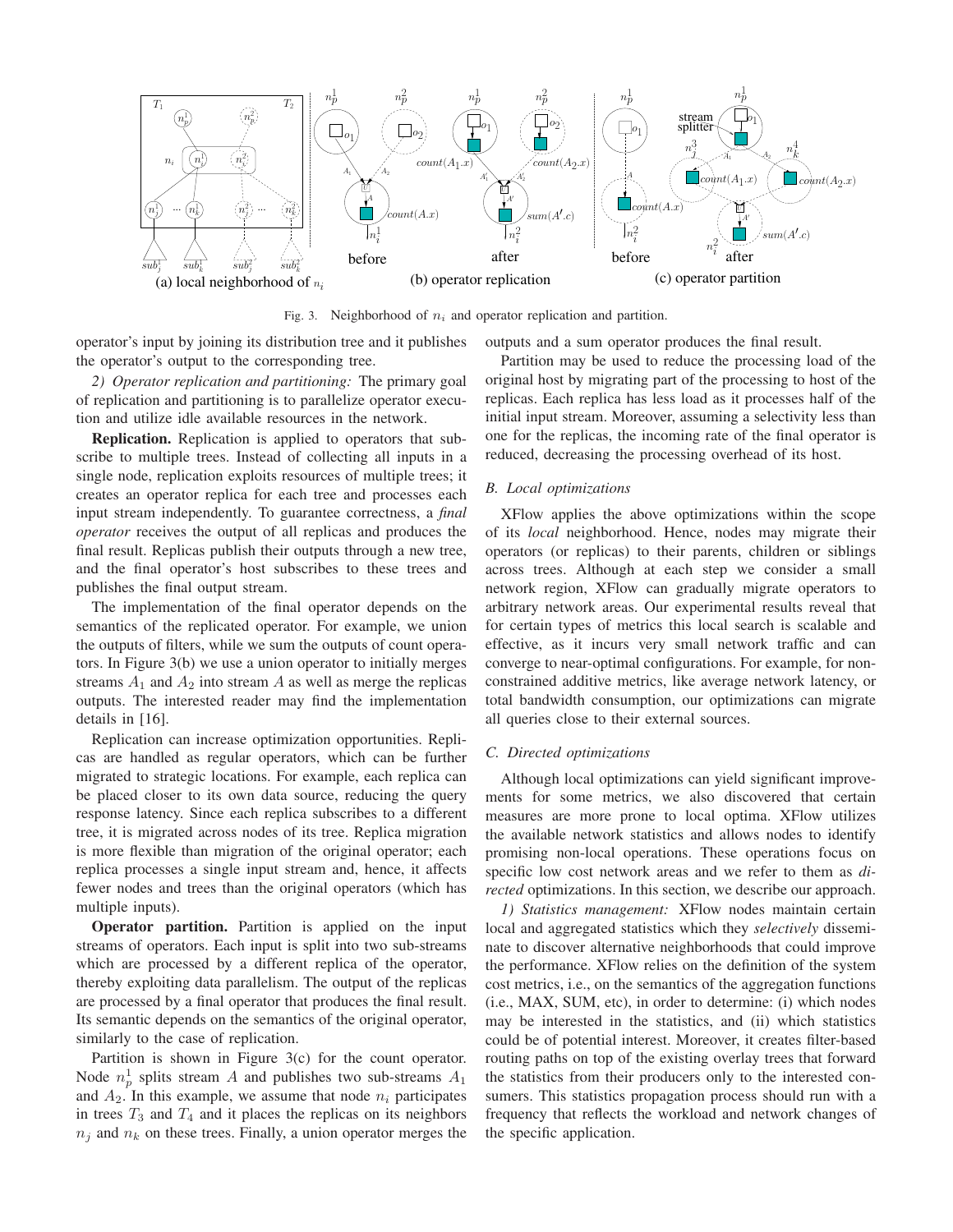| Operator<br>Aggr | <b>Disseminated</b><br><b>Statistics</b> | <b>Statistics</b><br><b>Filters</b> | <b>Ouery</b><br>Aggr | <b>System</b><br>Aggr | <b>Condition</b>          |
|------------------|------------------------------------------|-------------------------------------|----------------------|-----------------------|---------------------------|
|                  |                                          |                                     |                      |                       |                           |
| <b>SUM</b>       | $(l_i, \phi_i)$                          | $< l_i$                             | <b>SUM</b>           | <b>SUM</b>            |                           |
|                  |                                          |                                     | MIN                  | <b>MIN</b>            | $(\phi_i = c \pm \delta)$ |
| <b>MIN</b>       | $(l_i, \phi_i)$                          | $\phi_i$                            | <b>SUM</b>           | <b>SUM</b>            |                           |
|                  |                                          |                                     | MIN                  | <b>MIN</b>            | $(\phi_i = c \pm \delta)$ |
| ٠                | $l_i$                                    | $< l_i$                             | <b>SUM</b>           |                       |                           |
|                  |                                          |                                     | <b>MAX</b>           |                       | $(l_i = c \pm \delta)$    |

TABLE I STATISTICS DISSEMINATION PER NODE. (c: SYSTEM COST)

**Statistics selection.** In Section III-B, we mentioned that each node  $n_i$  stores a local value,  $l_i$ , and an aggregated value,  $\phi_i$ , for every tree in which it participates. It periodically disseminates these statistics and informs its peers about the performance of its neighborhood. Specifically, the local value  $l_i$  reveals  $n_i$ 's resource utilization (e.g., procesing load) or its neighbors' properties (e.g., latency to its parent), while the aggregated value  $\phi_i$  provides a performance measure of the *path* leading to  $n_i$  (or of the links to its children). Each node forwards statistics of constant size  $(O(1))$  for each tree is participates. The size of these statistics is independent of the number of queries and operators as well as the number of nodes and only depend on the number of dissemination trees.

**Selective dissemination.** XFlow distributes statistics only to nodes that may affect the global system cost. Table I shows the conditions that should hold in order for a node to receive any statistics from its peers. These conditions are *agnostic* of the actual optimization metric and depend on the aggregation functions that evaluate the query and system cost. For example, if the optimization metric is the average query latency, then every node can improve the system cost by reducing the processing or network delay of all the queries it hosts. On the other hand, in order to minimize the maximum query latency, we would forward statistics only to the nodes that process the query with the highest response time,  $c$ , (or with small difference  $\pm \delta$  from the worst response time).

Furthermore, nodes are interested only in information on network components (links, paths, nodes) that perform better than their own local neighborhood. Table I shows the predicates used by each node  $n_i$  to filter out non-informative statistics. XFlow uses the aggregation semantics to *automatically* customize these filters. Additive functions imply that the aggregated value will be higher than the local value, thus the lower-bound filter is their local value. For example, for the query latency case,  $n_i$  receives statistics about paths with less latency than its latency to its parent,  $l_i$ . In the case of the MIN function, the aggregated metric  $\phi_i$  provides the lowest value  $n_i$  is interested in;  $n_i$  will receive statistics about links and paths with higher bandwidth than the capacity of its own local path to the root,  $\phi_i$ .

**Probabilistic dissemination.** In order to reduce the statistics emitted in the network, we deploy a probabilistic-based technique for selecting only a subset of the available information. Specifically each node propagates the statistic of  $k$  nodes (we refer to them as *top-k*) which are picket based on the *lottery scheduling* algorithm [17]. Each node's value is assigned a number of tickets proportional to its "utility". This utility value depends on the semantic of the optimization metric. For

example, nodes with less load or latency will be given more tickets, thus having higher probability of "winning" the lottery and forwarding their statistics. The algorithm guarantees no zero probability for selecting any statistic. Our experiments revealed that this approach keeps the statistic traffic within constant bounds, independently of the number of queries and nodes, while it incurs low performance degradation.

**Statistics routing.** XFlow uses the structure of its network to distribute its statistics. It avoids flooding the network by constructing predicate-based routing paths that filter out unwanted statistics as early as possible. For example, we avoid forwarding load information of the most loaded node. To construct these filtering paths, nodes propagate their statistics filters (Table I) to their parents. Each node aggregates the filters of its children in each tree and propagates the aggregated filter upstream towards the root. This allows nodes to be aware of the interests of their descendants and selectively route filtered statistics to the interested nodes. Since our overlay network consists of inter-connected trees, every participating node is guaranteed to receive the statistics.

*2) Directed operations:* Our framework uses the collected statistics to discover specific low-cost neighborhoods. We categorize them into *intra-tree* and *inter-tree* neighborhoods.

**Intra-tree neighborhoods.** Dissemination trees connect nodes that receive and process the same data stream. Our statistics distribution process allows nodes to discover which of these nodes have better cost metrics, e.g., better path to the stream producer, less processing load, or less outgoing bandwidth consumption. Hence, each node considers migrating its operators (or its replicas) to a peer that receives its input stream through an alternative path with better performance. Another benefit of directed optimizations inside a tree is that overlay paths with good performance are re-utilized, improving the resource utilization metrics.

**Inter-tree neighborhoods.** XFlow nodes also receive statistics regarding nodes, links and paths that reside outside their dissemination trees. Thus, they can exploit any network component with low cost by incorporating them in their own trees. To achieve this, they consider migration of their operators to any node with lower cost and connect them to the tree through one of the existing nodes. To reduce the number of candidate locations each node has to consider, we check only the top- $k$ nodes with the least cost.

#### *D. Evaluating global cost changes*

Our framework includes a metric-independent cost model that quantifies the expected benefit of an operation. Our operations affect the performance of a subset of the nodes and operators, hence we focus on identifying the affected entities and evaluating the cost changes on them. Furthermore, we derive the state required to quantify an optimization operation. In most of the cases we maintain aggregated state in order to reduce the communication overhead. For the purposes of illustration, we will describe our approach with respect to the SUM and MIN functions. Similar results can be obtained for the AVG and MAX functions in a straightforward manner.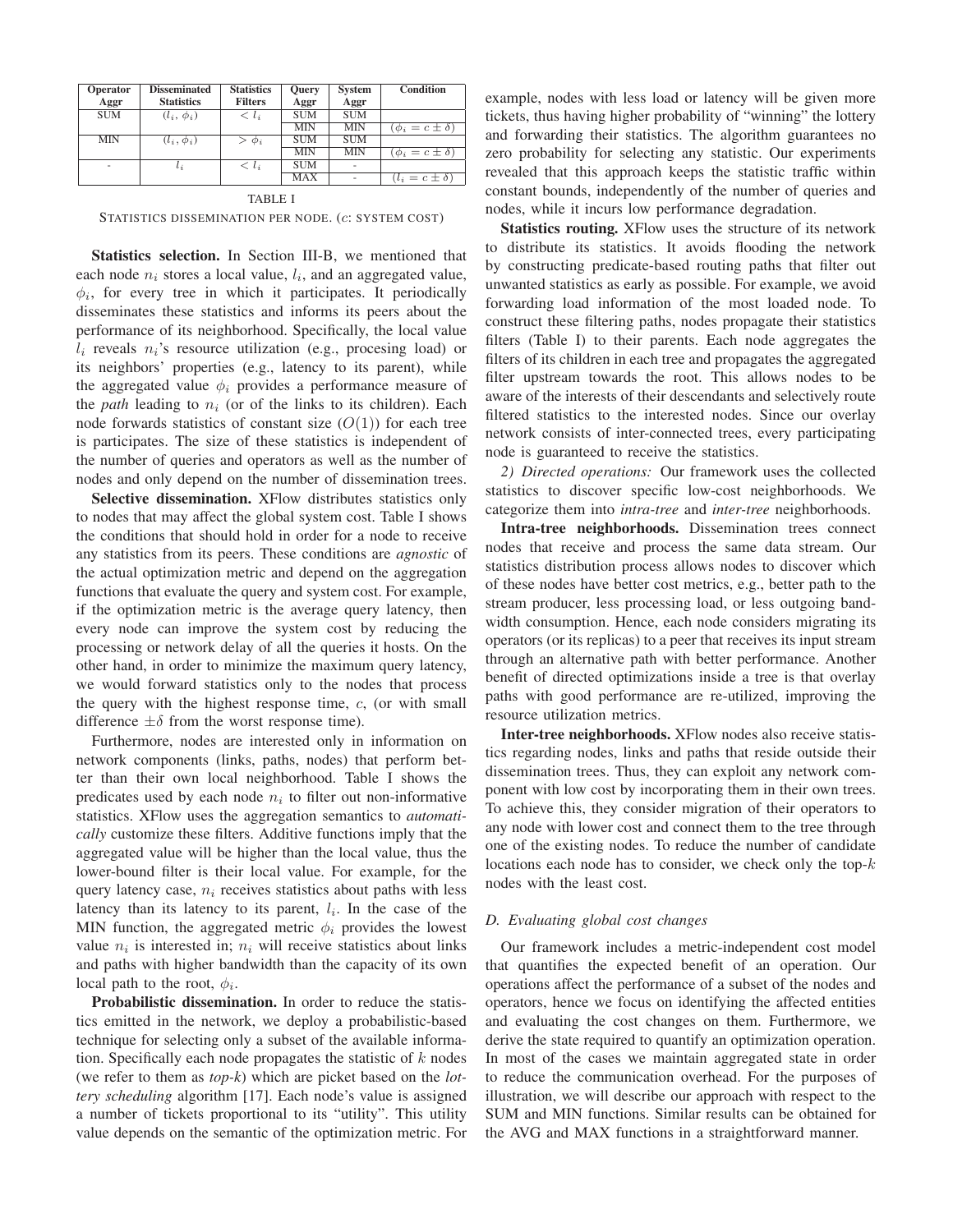We start by providing the dependencies among nodes, operators and queries. We assume a set of queries Q. Each query  $q_i \in Q$  consists of a set of operators and let O be the total set of operators. Let also  $E_i$  be the set of queries that include operator  $o_i \in O$ . We denote the local metric of node  $n_i$  as  $l_i$ . Any operation that involves this node could affect its local metric (e.g., adding an operator increases its processing load). We denote such changes as  $\Delta(n_i : l_i \to l_i + \delta)$ . The cost of an operator  $o_i \in O$ ,  $oc_i$ , is defined by aggregating the local metrics of some nodes (e.g., latency of the nodes to the upstream operator). This cost could change due to changes on the local metrics (e.g., increase on the link latency) or changes on the set of nodes (e.g., placing the operator on another node.) The following definitions identify which non-local operators and queries (that do not reside on this node) may be affected by a change on a node's local metric.

**Definition 1.** *The* dependent operators of  $n_i$  is the set of *operators,*  $D_i$ *, whose cost depends on*  $n_i$ *'s local metric,*  $l_i$ *:* 

- 1) *If the operator cost is defined as an aggregation to* upstream operators, then  $D_i$  is the set of the first oper*ators reached by*  $n_i$ *'s paths to the leaves of every tree it participates in and every tree to which it publishes.*
- 2) *If the operator cost is defined as an aggregation to downstream operators, then*  $D_i$  *is the set of first operators reached by n<sub>i</sub>'s path to the root of every tree it participates in.*

**Definition 2.** *The* dependent queries of  $n_i$  *is the set of queries,* Gi*, that include at least one dependent operator of*  $n_i$ *. In particular:*  $G_i = \bigcap_{o_i \in D_i} E_i$ *.* 

Let us consider the query plan and its distribution in Figure 4, where the operator cost is its latency (i.e., upstream aggregation). Then  $D_2 = \{o_4\}$ , as changes on the latency between  $n_2$  and  $n_3$ , affects the output latency of  $o_4$ .

Each operation  $\alpha$  affects a set of nodes  $F_{\alpha}$ : migration has an impact on the origin and destination nodes, while replication and partition affect the origin node and the nodes where the replicas are placed. Changes on a node  $n_i \in F_\alpha$  could change the cost of all dependent queries as well as the cost of queries that include any operator executed on this node. Let  $O_i$  be the set of operators executed on  $n_i$  and  $Z_i$  the set of queries including an operator in  $O_i$ . XFlow does not evaluate the new cost of every dependent query, but instead quantifies the impact of their cost changes on the global system cost, expressed by the *aggregated dependent cost*.

**Definition 3.** *The* query dependent cost,  $c(G_i)$ *, of a query set*  $G_i$ *, is the aggregation of the cost of every query*  $q_i \in G_i$ *, using the aggregation function that defines the system cost.*

For example, if we aggregate operators' and queries' cost with the SUM function, then:

$$
c(G_i) = \sum_{q_m \in G_i} qc_m = \sum_{o_j \in D_i} \sum_{m \in E_j} qc_m.
$$
 (1)

Our cost model tries to estimate the change on the aggregated dependent cost. In what follows, we illustrate the detail of this approach. The following property identifies the effect of an optimization on the system cost.



Fig. 4. Example of operator distribution.

**System cost-effect property.** *Assume the system cost is defined by the* SUM *function. Given an operator distribution operation* α*, the expected change of the system's performance is the following*:

$$
b_{\alpha} = \sum_{n_i \in F_{\alpha}} \sum_{q_m \in Z_i} \Delta q c_m + \Delta c(G_i)). \tag{2}
$$

*If the system cost is defined by the* MIN *function, then:*

$$
b_{\alpha} = \min_{n_i \in F_{\alpha}} \{ \min_{q_m \in Z_i} \{ qc_m + \Delta qc_m \}, c(G_i) + \Delta c(G_i),
$$
  
\n
$$
\min_{q_m \notin Z_i, q_m \notin G_i} \{ qc_m \} - c
$$
  
\n(3)

*where* c *is the current system cost.*

Based on this definition, for each optimization operation, we need to identify the set of nodes affected and evaluate the impact on the cost of their local and aggregated cost of their dependent queries. In this section we discuss our approach.

*1) Impact on the query cost:* To identify the impact of an operation on a node's dependent queries we first evaluate the impact on the cost of its dependent operators. We first focus on the case where the operator cost is defined based on the MIN function (i.e., we aggregate local metrics of neighbors using the MIN function). In this case, whether a node can affect an operator's cost depends on the rest of the nodes on the path to the upstream (or downstream operator). We capture this in the following definition.

**Definition 4** (CRITICAL VALUE). Let  $n_i$  be a node. If the *operator cost is defined by the* MIN *function, then the* critical value *of a dependent operator*  $o_j \in D_i$ *, w.r.t.*  $n_i$ *,*  $h_i(o_j)$ *, is the minimum local metric of all nodes on the path between*  $n_i$ *and the current location of*  $o_i$ *.* 

To explain this, we'll use the example in Figure 4, and let us assume that the operator cost is its input bandwidth capacity, that is the minimum capacity of all the links connecting it to its upstream operator. This is an upstream aggregation, thus  $n_2$ has  $o_4$  as its dependent. The local metric of each node is the capacity of the link to its parent and  $h_2(o_4)$  is the minimum capacity of all nodes connecting  $n_2$  and  $n_5$ .

**Operator cost-effect property.** *Assume a change*  $\Delta(n_i)$ :  $l_i \rightarrow l_i + \delta$ ) *that triggers a change*  $\Delta o c_i$  *on the cost of a dependent operator*  $o_i \in D_i$ *. If the operator cost is defined by the* SUM *function, then*  $\Delta o c_j = \delta$ *, while if it is defined by the* MIN *function, then*  $\Delta oc_i = \lambda$ *, where*  $\lambda = \min\{l_i + \lambda\}$  $\delta, h_i(j)$ } – min{l<sub>i</sub>, h<sub>i</sub>(j)}.

To explain the above, we assume in Figure 4 that the operator cost is its output latency. Hence, we aggregate the link latencies between nodes  $n_5$  and  $n_3$  to get the latency of operator  $o_4$ . If the latency between  $n_4$  and  $n_2$  increases, then the latency of  $o_4$  will have the same increase. If the operator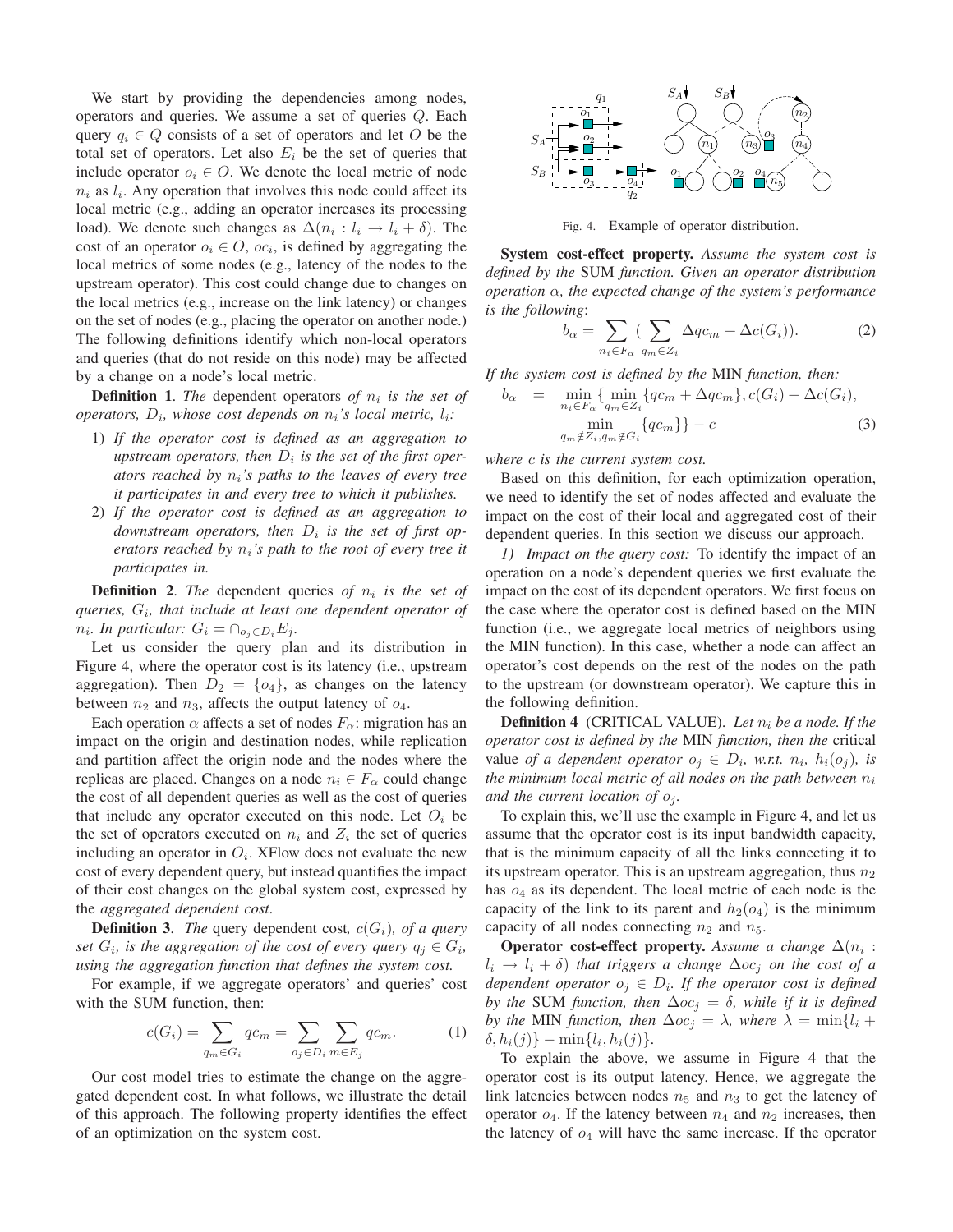cost is the minimum bandwidth capacity to its upstream operators, then the cost of  $o_4$  is the minimum capacity of the links between  $n_5$  and  $n_3$ . A change on the capacity between  $n_4$  and  $n_2$ , will change the cost of  $o_4$  by  $\lambda$ . The  $\lambda$  parameter identifies the difference between the new minimum capacity between nodes  $n_5$  and  $n_3$  and their current latency. This parameter can be further simplified under certain conditions. For instance, if the node with the minimum capacity is the same node for all the dependent operators, and we only decrease further its capacity, then every dependent operator will experience the same cost change. More details can be found in [16].

Changes on the cost of an operator  $o_i \in O$  will affect the query cost  $qc_j$  of any query  $q_j \in E_i$ . The next property describes how changes on the operator costs can be translated to changes on the query costs.

**Query cost-effect property.** Assume a change  $\Delta(o_i)$ :  $\overline{oc_i} \rightarrow \overline{oc_i} + \delta$ ) *that triggers a change*  $\Delta qc_i$  *on the query cost*  $q_i \in E_i$ . If the query cost is defined by the SUM function, *then*  $\Delta qc_i = \delta$  *and if is defined by the MIN function, then*  $\Delta qc_j = \tau$ , where  $\tau = \min\{\beta_i(j), (oc_i + \delta)\} - qc_j$  and  $\beta_i(j) = \min_{o_m \in P_j, o_m \neq o_i} \{oc_m\}.$ 

Assume the query cost is the sum of its operator latencies. Then, in Figure 4, decreasing the latency of  $o_2$  will decrease the cost of  $q_1$  and  $q_2$ . If the query cost is defined as the minimum capacity of all its operators, then decreasing  $o_2$ 's capacity might create a new cost for  $q_2$ , depending on  $o_4$ 's capacity. The  $\tau$  parameter takes into account the minimum operator cost except  $o_2$  (that is value  $\beta_i(j)$ ) and identifies the change on the query cost. Once we have evaluated the cost changes on dependent queries, we can derive the new aggregated dependent cost based on the Definition 3 and the impact on the system cost based on Equations (2)-(3).

#### *E. Optimization protocol*

Periodically, every node quantifies the benefit of all optimization operations on its local operators. For each operator, it considers all possible migrations, replications and partitions in its local and directed neighborhoods. We employ a hillclimbing-based local search that picks the most effective of all pairs (operator, operation) and sends it to the root of the tree. The roots of all trees collaboratively identify the best operation overall which is applied by the operator's host. This approach ensures improvement in each step, assuming there exists at least one beneficial operation. Moreover, to prevent needless optimizations, an operator is migrated (or replicated) only if the performance improvement is higher than a *minimum threshold*. This threshold depends on the cost of operator migrations/replications and ensures that optimizations are amortized over the lifetime of the query network.

XFlow speeds up its optimization by applying multiple operations as a single optimization step, e.g., migrating multiple operators. We use a standard best-first-search for identifying a beneficial set of operations. At each step, a node evaluates all possible operations for its local operators. The best operation that does not violate any constraint is selected, and, given the new configuration defined by this operation, we reevaluate the benefit of distributing one more operator from the remaining

| Oper Aggr         | SUM                               | <b>MIN</b>                        |  |  |  |
|-------------------|-----------------------------------|-----------------------------------|--|--|--|
| <b>Query Aggr</b> | $Z_i$                             | $h_i(o_i), \forall o_i \in O_i$   |  |  |  |
| <b>SUM</b>        | $ G_i $                           | $h_i(o_i), \forall o_i \in D_i$   |  |  |  |
|                   |                                   | $ E_i , \forall o_i \in D_i$      |  |  |  |
|                   |                                   | $c(G_i)$                          |  |  |  |
| MIN               | system cost                       | system cost                       |  |  |  |
|                   | $c(G_i)$                          | $c(G_i)$                          |  |  |  |
|                   | $\beta_i(j), \forall q_j \in Z_i$ | $h_i(o_i), \forall o_i \in O_i$   |  |  |  |
|                   | $B_i, \forall o_i \in D_i$        | $\beta_i(j), \forall q_j \in Z_i$ |  |  |  |
|                   |                                   | $h_i(o_i), \forall o_i \in D_i$   |  |  |  |
|                   |                                   | $B_i, \forall o_i \in D_i$        |  |  |  |
| TABLE II          |                                   |                                   |  |  |  |

OPTIMIZATION STATE FOR  $n_i$  ( $B_j = \{(\beta_j(m), oc_j) | q_m \in E_j \}$ ).

ones. We continue by picking the best combination of the (now two) operations and execute this process iteratively for a tunable but *fixed* number of steps.

**Dynamic operator modifications.** Our system adopts the "pause-drain-resume" approach to migrate or change the execution of stateless operators. When a node decides to modify an operator it pauses the data flow to that operator and starts buffering any incoming tuples. The operator executes any remaining tuples and after the operation is applied the node resumes the data flow. To handle migration of stateful operators we adopt exist solutions [18].

**Optimization state & traffic.** Table II shows the state nodes maintain in order to evaluate the impact on the operator and query costs. This state is derived from Equations 2 and 3 and the properties in Section IV-D. For example, to use the operator effect property for the MIN function, nodes need to know the critical value of their local and dependent operators. Maintaining this state allows us to reduce the communication traffic during the optimization process. Note that this state is common for any operation of our framework and independent of the actual performance metric. Moreover, it depends in most cases on the dependent entities of a node and not on the global set of nodes, queries or operators in the system.

Periodically, nodes exchange data in order to calculate their local state. We refer to this as the *maintenance traffic* which is calculated in a hierarchical fashion. Nodes aggregate the state from their children and push the result to their parents across the trees. For example, to maintain the size of the downstream dependent operators, nodes aggregate the number of operators in their subtrees and forward the sum to their parents.

During optimization, nodes exchange statistics with their neighbors in the trees. We refer to this as the *optimization traffic*, which is the information required from our protocol to evaluate the impact on the query and node costs (shown in Table II). This state depends on the definition of our cost metrics. For example, for the query latency metrics, nodes collect the latency of all candidate locations, while for the maximum load metric, nodes need to know the current load of these locations. Detailed description can be found in [16].

#### V. PERFORMANCE EVALUATION

We have implemented an initial prototype of XFlow in Java and studied its performance on the PlanetLab testbed. We used a network of up to 200 nodes participating in four dissemination trees. Thus, our networks consist of up to 800 node instances. The workload includes 900 queries with input streams chosen from a set of 700 real-world input streams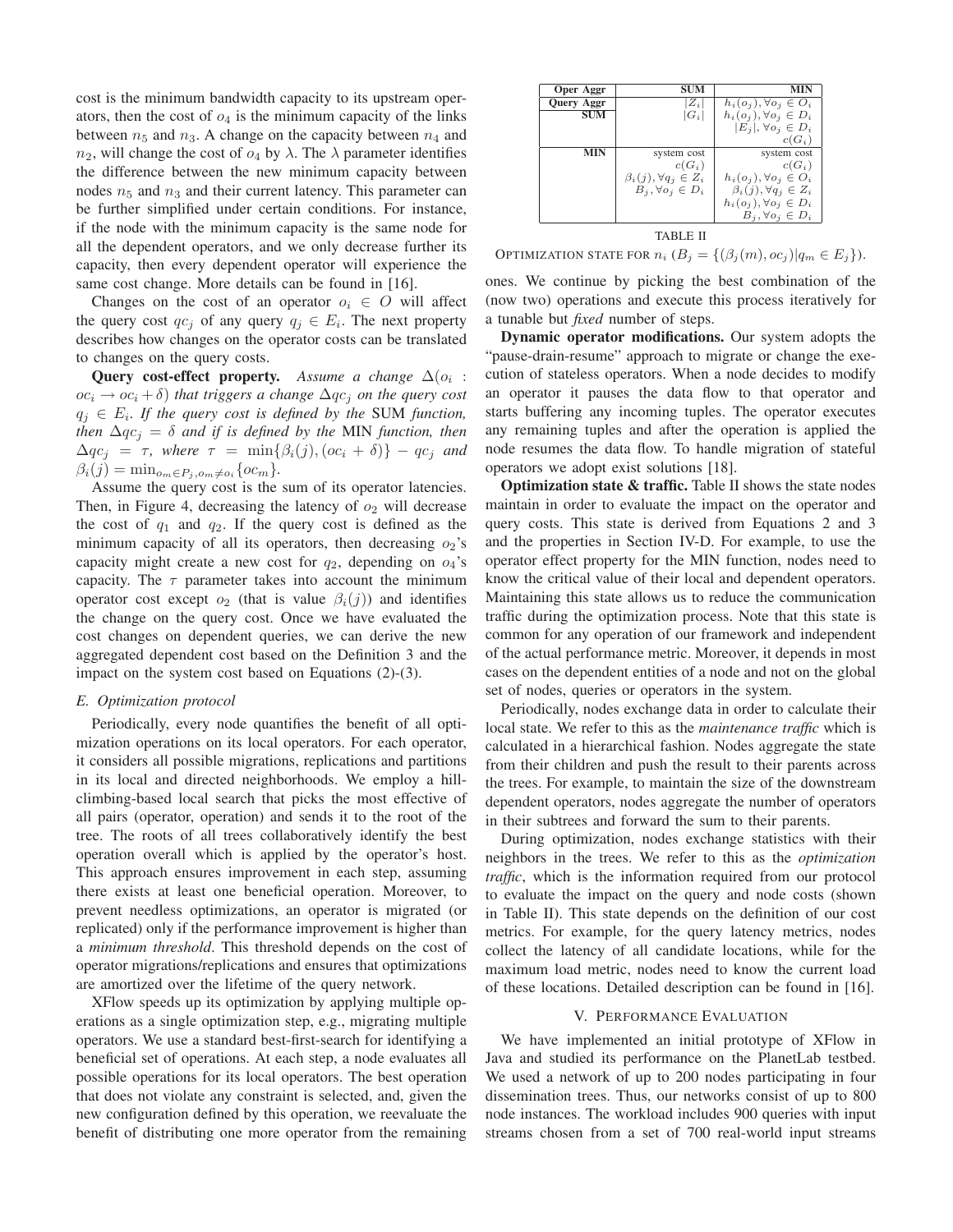using a Zipf distribution with the skew parameter set to 0.97. Each input stream is an RSS feed pulled with frequency that creates an average stream rate of 3.2KB/sec.

Our queries are composed by a set of operators, similar to the operators of Yahoo!Pipes [4], a centralized feed aggregator that lets users mashup data sources. The operators may union, split, sort or filter the RSS feeds with a variety of conditions. Each query takes as input a random RSS feed (or two for the union operator) and applies a chain of five processing operators. An example query unions two input feeds, filters them based on a string in the title, sorts the results by date, truncates them and returns the top-k items.

The external RSS sources are assigned randomly to the four root brokers while the clients are hosted by the remaining brokers. Grouping sources into four trees allows more nodes to connect to the same tree leading to larger neighborhoods. We assign clients to the remaining brokers randomly, when no constraints are defined. Otherwise, we use an assignment that respects the constraints. Depending on the inputs of their local queries, nodes subscribe to the proper tree and pick as their parent a random node in the tree that respects the constraints.

We used our prototype to implement three query distributions, each one optimizing a different metric which are: (i) average query latency, (ii) maximum processing load across all nodes and (iii) total bandwidth consumption (defined in Section III). Our experiments demonstrate XFlow's effectiveness, as it manages to improve these metrics significantly over a sequence of local and directed optimization operations.

## *A. Extensibility and effectiveness*

We start our discussion by demonstrating that our operator placement framework can efficiently optimize different metrics. We examined four alternative placement approaches. CLIENT-STAR assigns operators to the location of their client and their host nodes connect directly to the root brokers, creating a star topology for every tree. CLIENT-TREE also assigns the operator to the host of the client, however, nodes connect to the trees through a random member of the tree. SOURCE places operators to the root brokers publishing their input stream. The root brokers process the queries and forward the results to the clients. GLOBAL applies a greedy strategy that considers all existing queries in the order they were registered to the system and places each after an exhaustive search over all possible placements. This requires global knowledge of the workload and is not feasible in practice but it gives a target upper bound for the performance of our algorithms. For each metric, we used a different implementation of GLOBAL.

We compare these approaches with XFlow and show that, although the best placement depends on the optimization metric, XFlow consistently performed very close to the best placement *regardless* of the performance metric. Furthermore, we show that certain metrics can converge to the optimal placement by using only localized operations, while for the rest of the metrics, directed optimizations achieve the optimal configuration or one that outperforms GLOBAL.

**Bandwidth consumption.** Figure 5(a) shows the total bandwidth consumption for varying number of queries. In these experiments each query is a chain of five filter operators for which we manually set the selectivity to be uniformly distributed in [0,1]. The best performance in this case is achieved by placing operators with selectivity less than one close to the sources. This approach eliminates input tuples close to their sources reducing the amount of data forwarded in the network. Thus, both SOURCE and GLOBAL place the operators on the root brokers and represent the *optimal* placement. CLIENT-STAR consumes more bandwidth since all input tuples are forwarded to the clients for processing. CLIENT-TREE performs worse, because input tuples are forwarded to their clients through multiple hops. However, XFlow manages to continuously refine the operator placement by using only local optimizations (*XFlow-local*). It converges to a query deployment that requires low bandwidth consumption, i.e., over time, it moves almost all operators to the root brokers, performing the same as GLOBAL.

**Query latency.** Figure 5(b) shows the average query output latency for 500 queries deployed on 100 PlanetLab sites. We compare XFlow's performance with the *optimal* in which each node has one overlay link to the root broker that publishes the input stream of its operators. This is provided by the GLOBAL as well the CLIENT-STAR placements. In these cases, assuming network latency dominates processing latency and no constraints on the node load, we execute each query on the root and forward the results the to client. This reduces the query latency as input tuples do not travel in the network. CLIENT-TREE uses multiple overlay links to connect an operator to its source, hence, its performance is worse. Figure 5(b) shows that XFlow converges very close to the optimal configuration after a number of migrations, which incrementally move our operators closer to the root of each tree.

**Constrained metrics.** One way of achieving the benefits of pushing all operators closer to the sources, without saturating the processing resources of the root brokers and the nodes close to them, is by adding constraints on the maximum load of the nodes. These constraints will prevent operators from migrating to the root brokers. Furthermore, nodes will be forced to limit their fanout in the tree, as a large number of children would increase the overhead of forwarding incoming tuples to downstream nodes. Thus, trees with height higher than one will be constructed. We created such a network by imposing a upper bound of five (5) CPU cycles per time unit on the processing load of each node. Figure 5(c) shows the average output latency of 500 queries on 100 PlanetLab nodes.

Figure 5(c) shows that, when only local migrations are applied, XFlow can improve over the CLIENT-TREE placement but is outperformed by the GLOBAL. This is because our optimization converges to a local optimum: nodes cannot migrate their profiles to a better network region because their neighbors cannot accept any new operators without violating their load constraint. However, when directed optimizations are used (*XFlow-directed*) nodes become aware of peers with less latency and load. Hence, XFlow directly migrates operators to nodes outside their neighborhood and converges to a configuration that outperforms GLOBAL.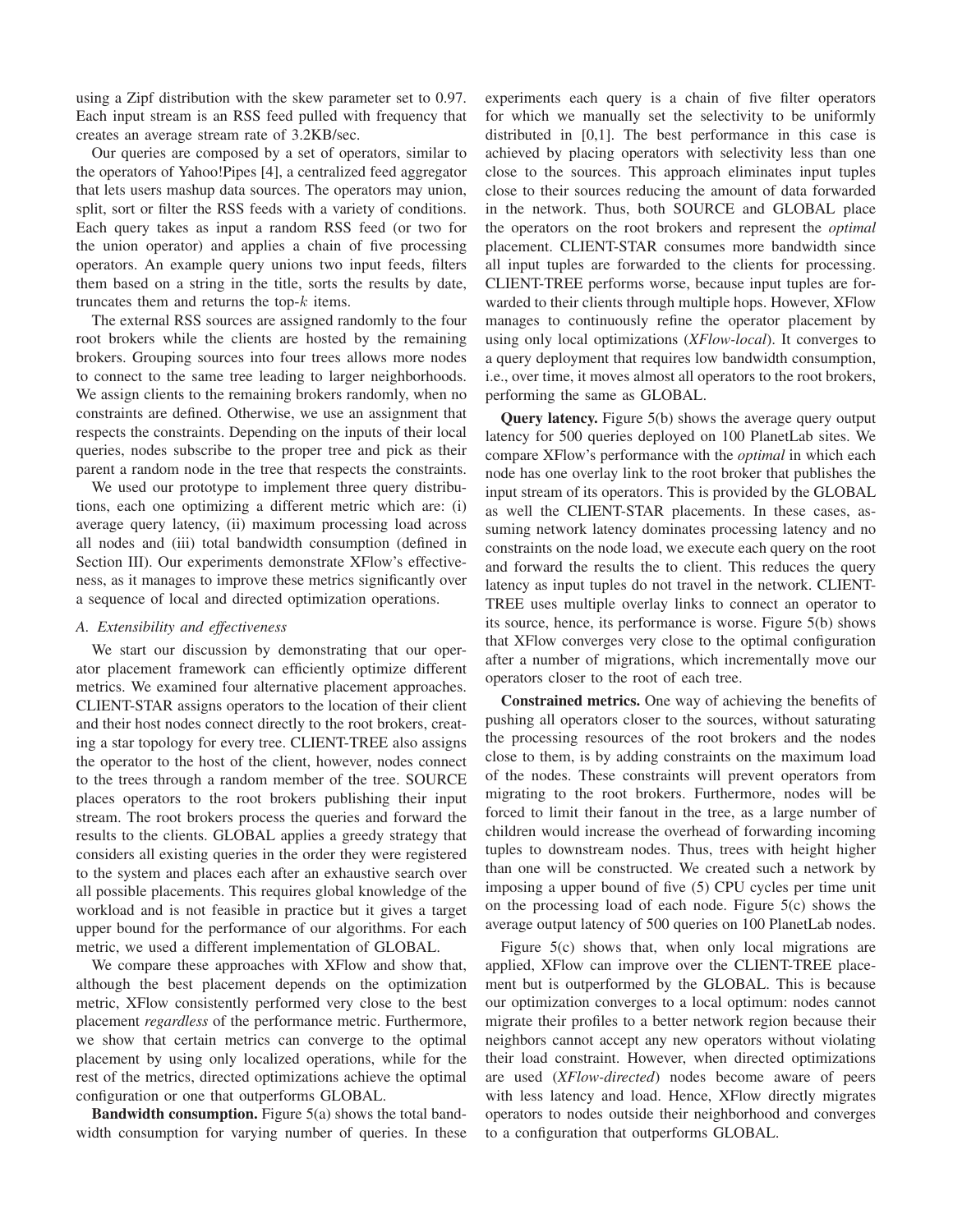

Fig. 5. Convergence for different metrics ( $|N|=100$ ,  $|Q|=500$ ). (a) Total bandwidth consumption *converges* to the optimal placement using only local optimizations. (b) Average query latency *converges* to the optimal placement using only local optimizations. (c) Load constraints prevent migration of all queries to the sources, while localized operations hinder the optimization. Directed optimizations allow XFlow to perform better than GLOBAL.



Fig. 6. Maximum node load for 500 queries. (a-b) Non localized optimizations allow XFlow to outperform GLOBAL and *converge* to OPTIMAL. (c) Directed optimizations using only top-k statistics for various k values. XFlow improves the maximum processing load and converges close to OPTIMAL even with limited statistical information.

**Processing Load.** We also studied the maximum processing load across all nodes for 500 queries (Figure 6). For this metric, placing all operators on the root brokers (SOURCE) is the worst configuration as it utilizes all the resources from the root brokers. CLIENT-TREE and CLIENT-STAR distribute the load across all nodes that host a client. However, they perform worse than GLOBAL which assigns every new query to the least loaded node. For this metric, we also computed the OPTIMAL placement through exhaustive search.

Figure 6(a) shows that XFlow converges to the OPTIMAL when directed optimizations are used. Localized optimizations improve its optimization metric, but XFlow eventually converges to a local optimum (XFlow-local). In the case of XFlow-directed, statistics dissemination allow the most loaded node to discover less loaded peers and migrate part of its local processing, reaching eventually the optimal configuration. Moreover, as network size increases (Figure 6(b)), XFlow performs even better, since more nodes are available for distributing the processing. In all the cases, we converge to the OPTIMAL and outperform GLOBAL.

We also used the maximum load metric to evaluate the effect of our probabilistic statistics dissemination. Figure  $6(c)$ shows XFlow's performance when we propagate all statistics (k=100) and the cases where only the top-40 and top-80 node metrics are forwarded, picked as described in Section IV-C.1. The results show that limited statistics do not incur significant performance degradation as XFlow is able to reach a configuration with performance close to that of OPTIMAL.

#### *B. Optimization overhead*

XFlow relies on its aggregation model to reduce the size of statistics exchanged among nodes. This traffic includes the *optimization traffic*, the *maintenance traffic* (both described in Section IV-E), and the statistic required by the directed optimizations ((Section IV-C.1), and is a measure of our optimization's overhead.

Figure 7(a)-(b) shows the traffic for increasing number of queries and nodes respectively when XFlow optimizes the maximum processing load metric. The results demonstrate that this overhead is independent of the number of queries while the localized traffic (i.e., optimization and maintenance state) is also independent of the network size. However, the traffic incurred by statistics dissemination increases with the number of nodes as these statistics are non-localized and thus, they are potentially forwarded to every node in the network. To reduce this traffic we propagate statistics based on the probabilistic technique we described in Section IV-C.1. Figure 7(c) shows the overhead when all statistics all disseminated and when only the top-20 and top-40 are selected. The results reveal that probabilistic dissemination maintains the statistics traffic constant as the network size increases.

Finally, Figure 8(a) shows the average optimization, maintenance and statistics data sent per node for all the metrics we implemented. The results reveal that XFlow has very small overhead: it requires less than 240Bytes in the worst case, while the optimization traffic remains below  $90Bytes$ . Due to space limitations we omit the details for these metrics. The interested reader can refer to [16] for a detailed description.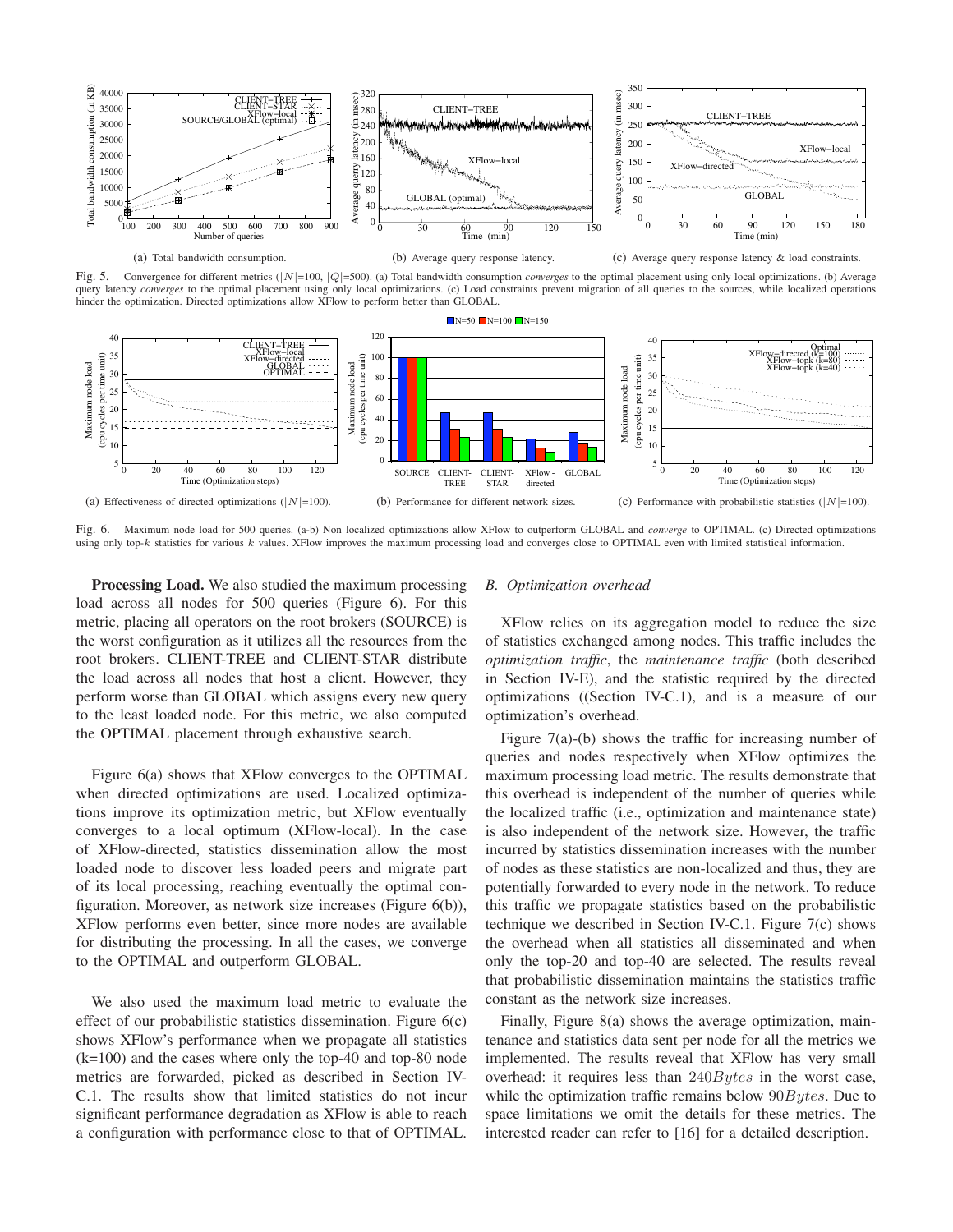

Fig. 7. Network traffic for the maximum processing load metric ( $|N|=100$ ). (a) XFlow's overhead does not depend on the number of queries and has very small size (< 240bytes per node). (b) Statistics traffic increases with the network size but remains < 300bytes. Maintenance and optimization traffic remain *constant* with the number of nodes. (c) Probabilistic statistics dissemination keeps tr



Fig. 8. (a) Network traffic for different metrics. Nodes exchange at most 190Bytes during the optimization and the statistics dissemination requires less than 240Bytes. (b)-(c) Optimization of the bandwidth consumption metric using operator replication and partitioning. Combining migration and replication/partitioning can lead to better resource utilization and load distribution.

#### *C. Operator replication and partition*

Figure 8(b) shows the improvement on bandwidth consumption when we replicate operators with two input streams. We compare three cases in which we apply: (i) migration, (ii) replication, and (iii) migration and replication together. The improvement achieved when we only migrate operators is very limited. Replication is applied to operators that are subscribed to multiple trees. This prevents us from discovering beneficial migrations, as we need to discover a new host that could yield an improvement over all the trees. For example, a host could be closer to the root in one tree but required multiple hops to reach the root brokers of the remaining trees. When only replication is used, the performance is better. However, since these replicas are not reallocated, the bandwidth consumption can not improve further. Not surprisingly, best results are obtained when replication and migration are combined. In this case, XFlow migrates each replica independently and closer to each stream's source, reducing the amount of data forwarding.

Figure 8(c) shows similar results for the operator partitioning case when we optimize the maximum load of the network. Migrating an operator incurs some benefits, however, since the load of a query depends on its input rate, reducing this rate will reduce its load as well. Partitioning an operator can achieve this, as now half of the input rate is processed by each replica. Moreover, when migration is allowed, replicas can move independently in their respective trees, utilizing more processing resources.

## VI. RELATED WORK

**Data Dissemination.** Distributed pub-sub systems have

been proposed for dissemination of XML messages [12], [19], [20] or relational data [21], [22]. These systems focus on either reducing the bandwidth usage [12], [22], improving the resource allocation [20], or providing efficient subscription processing mechanisms [19], [21]. Moreover, they commonly support subscriptions with only predicate-based filters, so they cannot express complex stream processing queries. Application-level multicast systems [23], [24], [25], [26] have also been proposed for scalable wide-area data dissemination using overlay networks. However, these systems do not support stream processing and address neither query deployment in wide-area networks nor metric extensibility.

**Distributed Stream Processing.** Our work is relevant to distributed stream processing solutions like Borealis [7] and Medusa [27]. Neither [7] nor [27] address overlay network management, which we believe is critical to ensure network scalability and adaptivity. Operator placement over wide-area networks has been studied in [8], [10], [28] which focus on minimizing the bandwidth usage. Finally, in [29] they deploy queries on sensor networks based on a localized heuristic.

In general, all the above systems lack extensibility in terms of their optimization metrics. XFlow can be customized for a variety of metrics and it provides a self-tuning overlay that deals with run-time resource and workload variations, a capability not present in many existing systems. Furthermore, a distinguishing feature of XFlow is its optimization framework, which can dynamically combine operator migration, replication and partitioning. Note that the above systems can support operator migration but not replication or partitioning.